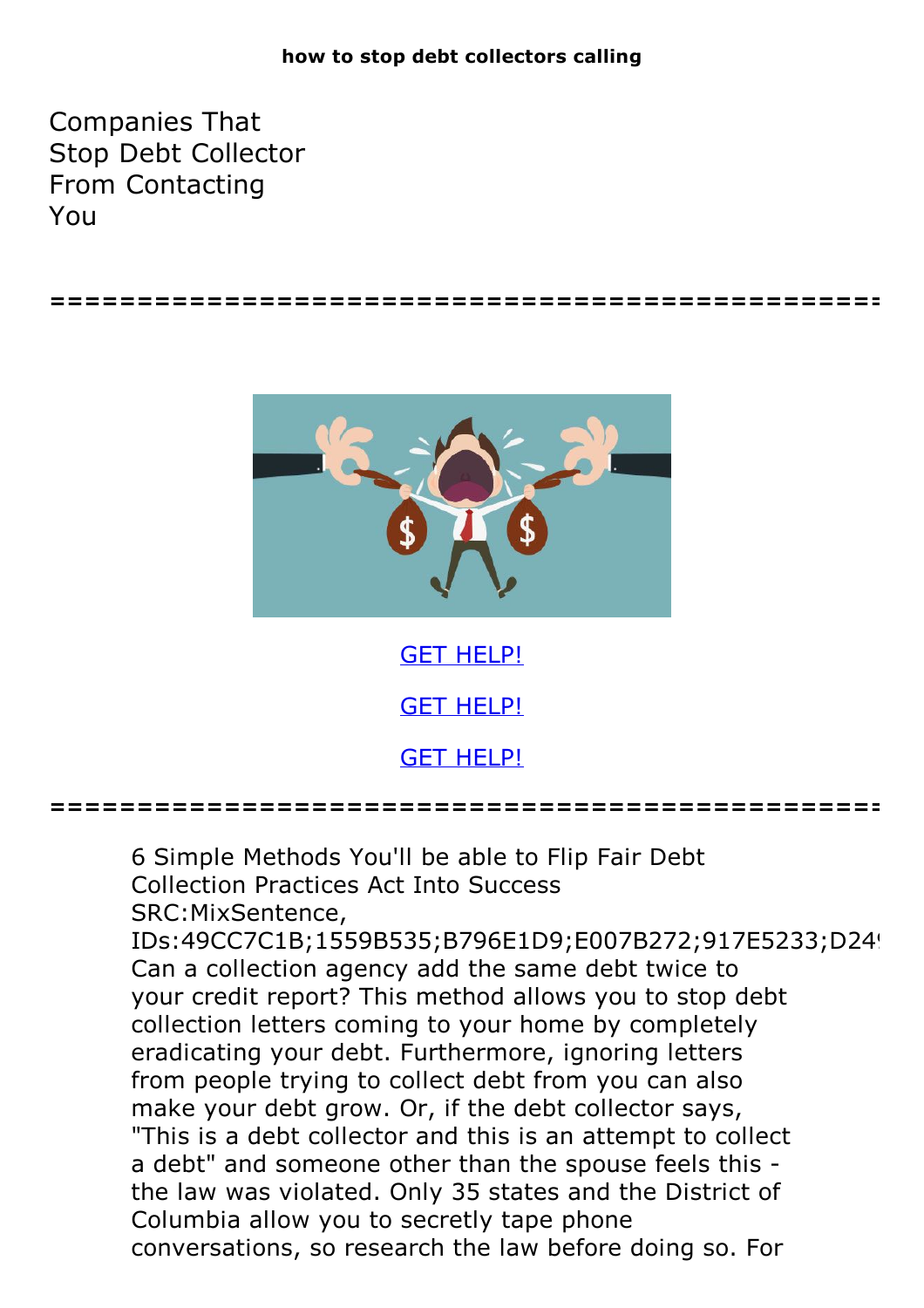example, if you don't reply to a debts collection agent, they might get a hold of your phone number and start calling you. For example, there's a chance that the debt that the collector is calling you in regards to is not even yours. If debt collectors keep contacting you via letters even after you have told them that the debt is not yours, then you can report them to the Financial Conduct Authority. However, if they are unable to find proof that it's yours, then they will have to stop sending you letters. However, when you've stated that you'd prefer not to be contacted via these avenues, the

only way that's left is through letters. Again, to reiterate, in the case of <sup>a</sup> legitimate debt, the best way to stop letters arriving at your home is to simply pay it. While most of them usually have information in regards to your debt, a lot of them can also contain threats of court action. While this can be the case sometimes but it's extremely rare. Now that you've finished drafting your legally sufficient Answer, it's time to sign, file, and serve it. Debt collectors are actually a lot more ruthless right now. In fact, ignoring a letter from a debt collector will most likely result in more intrusive attempts to get in touch with you. On the other hand, if you keep ignoring the letter, the debt collector isn't going to give up and you'll definitely be receiving more of them (not to mention, phone calls and house visits in the future from them as well). On the other hand, if you keep ignoring it, your debt will definitely keep growing as your debtor will keep adding interest and additional charges onto it if you don't take care of it. You may be able to take care of your debt if you just read the letter that you've received.

The agency may notify you if the debt collector or the creditor intends to take some specific action. It'll take seven years for accounts that have gone to collections to fall off your credit reports. Of course, if the debt is invalid or does not apply to you, you have every right to stop the debt collection letters coming to your home. Keep in mind that if you are unable to pay off your debts immediately, then it's very likely that you'll enter into a long-term repayment plan which would probably involve monthly payments to either the debt collection agency or directly to your creditor. They are several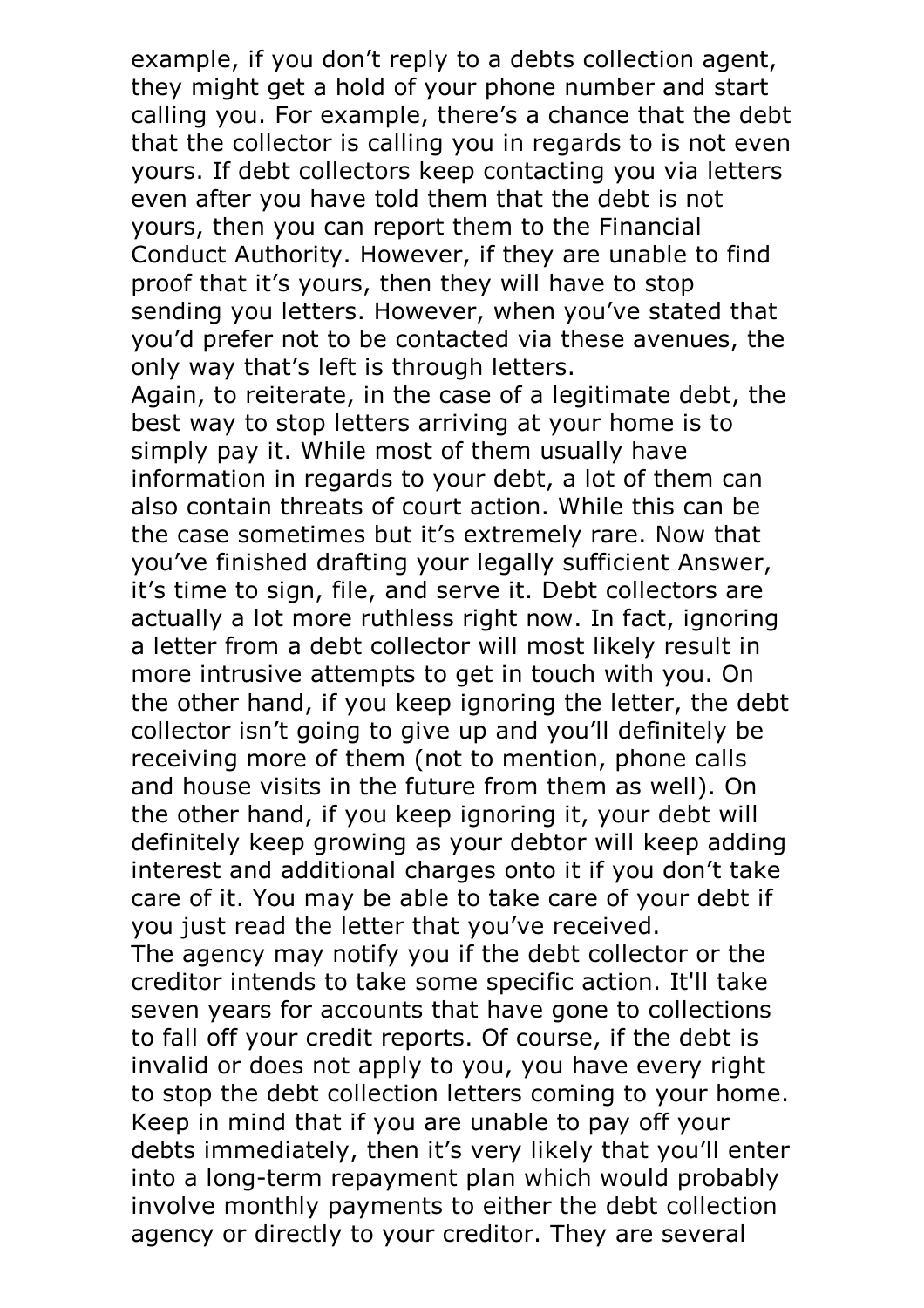independent debt charities registered in England which help debtors understand their situation and make a plan for them to get them out of their debts. Many debt collectors like to threaten debtors with bailiffs, courts and bankruptcy. It's very understandable why a lot of debtors are tempted to ignore letters sent to them by debt collectors. You cannot stop letters as well as that would stop all communication between you and your debts collector. If you just open the letter and read it, you would know this and thus, you would be able to reply to the debt collector and tell him to cease sending you letters regarding the debt since it isn't yours. Not only that but ignoring <sup>a</sup> letter from <sup>a</sup> debt collector can also be a missed opportunity to settle it right then and there. You may send a "cease-and-desist" letter to a debt collector at any time requesting that they stop contacting you and they must comply. The agency may not contact you again until it has sent you proof of the debt or sent the information you requested. They have to provide you with information and sending you a letter is the most non-intrusive way in which they can contact you. 3. They can ask debt collection agencies to stop contacting them all together by a cease and desist letter. The Fair Debt Collection Practices Act (FDCPA) and state debt collection laws protect the rights of consumers in a variety of ways, including placing certain restrictions on a debt collector's ability to contact consumers by telephone. If you are struggling with debt, you may want to contact a lawyer for help.

4 Easy Methods To Why Are Debt Collectors Calling Me Without Even Fascinated with It SRC:MixSentence,

IDs:9B2E1D7D;4D383FFC;0F09AA57;771F531F;C3A1886B;2FF/ For example, don't pay with a check or give out your bank account information, especially if you think the collector may not be legitimate. The car loan is calling me non stop and when I say well the car was totalled and insurance has cut a check they get rude and say they do not work in that dept. So when I call the correct dept they give me a run around and blame error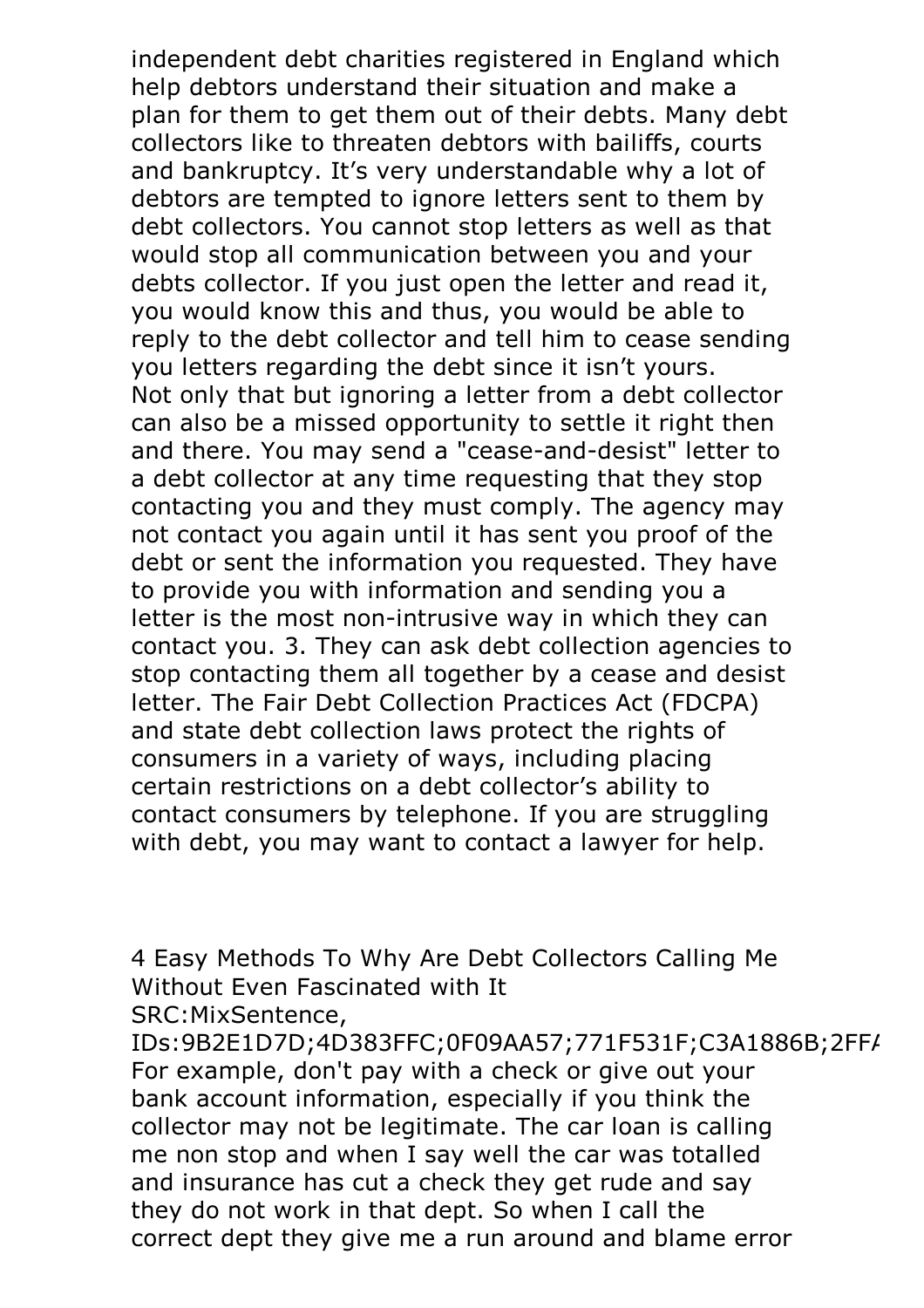on progressive however per a 3 way call as of Feb 20th the wait was with the loan comp yet they are still calling and showing my credit report as missed payment and my score was went down so much it is sad. But debt collectors will call you anyway because they know you likely won't do much about it. Just know that nowadays pretty much all collection calls are made by an autodialer. Depending on how much you owe and how much you can afford to pay, there are different strategies that could work for you. Yes, what can happen is that the company or the debt collector can file a case against you and if you lose, the court will order you to pay the outstanding debts.

If so, a cease and desist letter may be in order. If you do not make payments, then they are able to take you to court to register a CCJ against you - which will order you to make payments. If you do not receive contact from a debt collector for a lengthy period of time, then the debt could become 'statute barred'. So make sure you know the law for your state and ask for verification of the debt instead of acknowledging it. According to Moe at the ACA International, if you don't think that the verification proves the debt is yours, you can notify the collector in writing not to contact you any more, and by law, the company must cease (except for a few instances, such as letting you know that they are no longer pursuing the debt). What debt collectors can do? A powerful federal law to become familiar with when communicating with debt collectors is the Fair Debt Collection Practices Act (FDCPA). The Fair Debt Collection Practices Act (FDCPA) set some strict rules on how debt collectors can talk and behave when they're trying to collect money from you. For more information about garnishment and what you can do if your bank account or benefits are garnished, see the FTC's "Garnishing Federal Benefits". While legitimate debt collectors typically comply with federal and state laws, plenty of scammers and shady collectors are less inclined to follow the rules.

Legitimate debt collectors try to comply with federal and state laws, says Foehl. If a debt collector violates the FDCPA (the federal Fair Debt Collection Practices Act, 15 USC 1692 et. Federal regulators are now